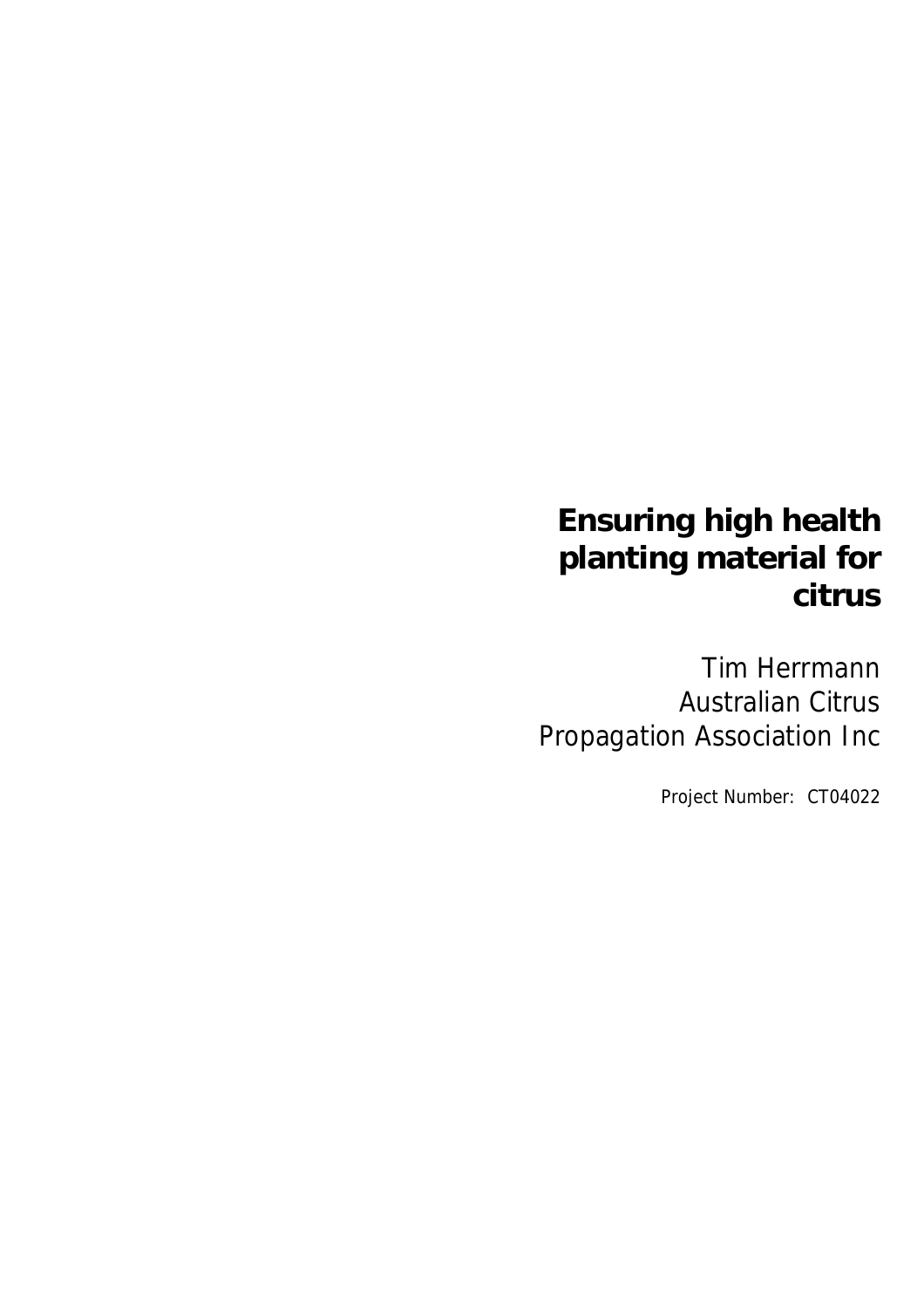#### **CT04022**

This report is published by Horticulture Australia Ltd to pass on information concerning horticultural research and development undertaken for the citurs industry.

The research contained in this report was funded by Horticulture Australia Ltd with the financial support of the citrus industry.

All expressions of opinion are not to be regarded as expressing the opinion of Horticulture Australia Ltd or any authority of the Australian Government.

The Company and the Australian Government accept no responsibility for any of the opinions or the accuracy of the information contained in this report and readers should rely upon their own enquiries in making decisions concerning their own interests.

ISBN 0 7341 1512 1

Published and distributed by: Horticultural Australia Ltd Level 1 50 Carrington Street Sydney NSW 2000 Telephone: (02) 8295 2300 Fax: (02) 8295 2399

E-Mail: horticulture@horticulture.com.au

© Copyright 2007

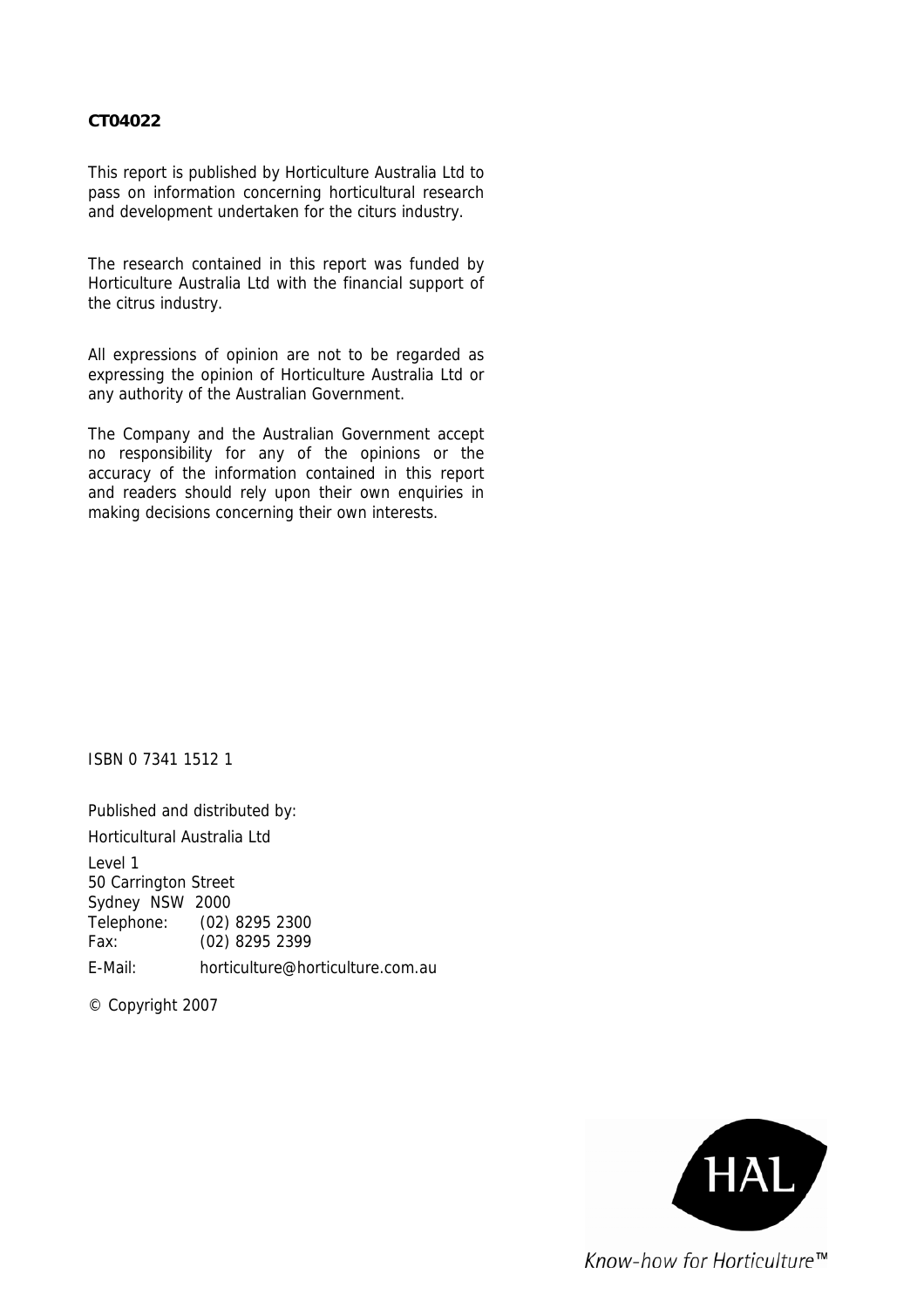## **CT04022 (Completion date 30/04/2007)**

## **Ensuring high health planting material for citrus**

**Author: Tim Herrmann** 

**Research Provider: Australian Citrus Propagation Association Inc**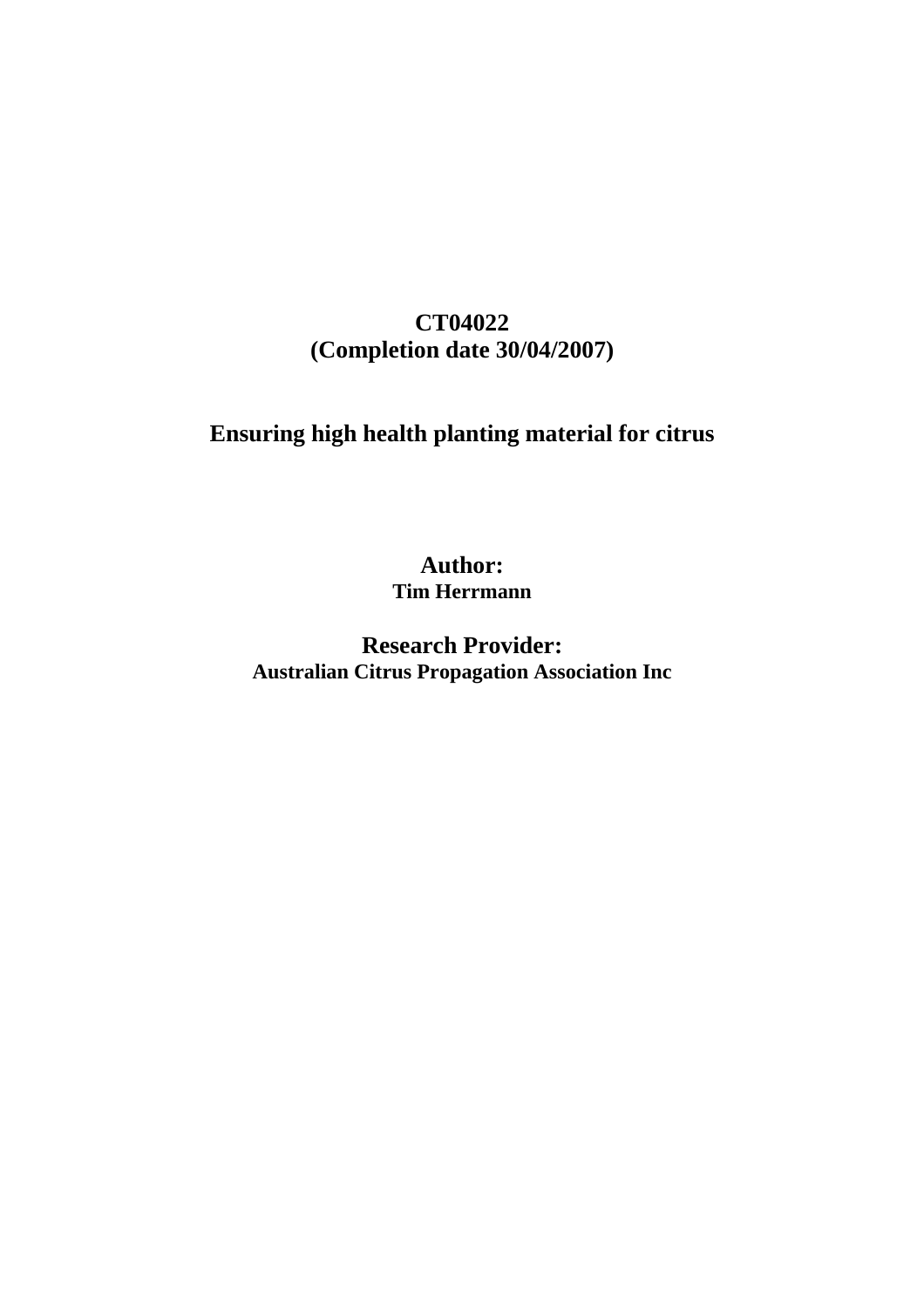#### **Project number:**

CT04022

#### **Completion date:**

30/04/2007

#### **Project title:**

Ensuring high health planting material for citrus

#### **Project leader:**

Tim Herrmann Auscitrus Manager

#### **Contact details:**

PO Box 269 Dareton NSW 2717 Ph 03 5027 4411 Fax 03 5027 4744 Mob 0417 570065 Email tim.herrmann@auscitrus.com.au

This is the final report for project CT04022.

Funding for this project is through Horticulture Australia Limited, supplemented by Auscitrus own funds. Other sections of this development are funded by the Federal Governments Regional Partnerships program.







Report date: 27 March 2007

Any recommendations contained in this publication do not necessarily represent current HAL Limited policy. No person should act on the basis of the contents of this publication, whether as to matters of fact or opinion or other content, without first obtaining specific, independent professional advice in respect of the matters set out in this publication.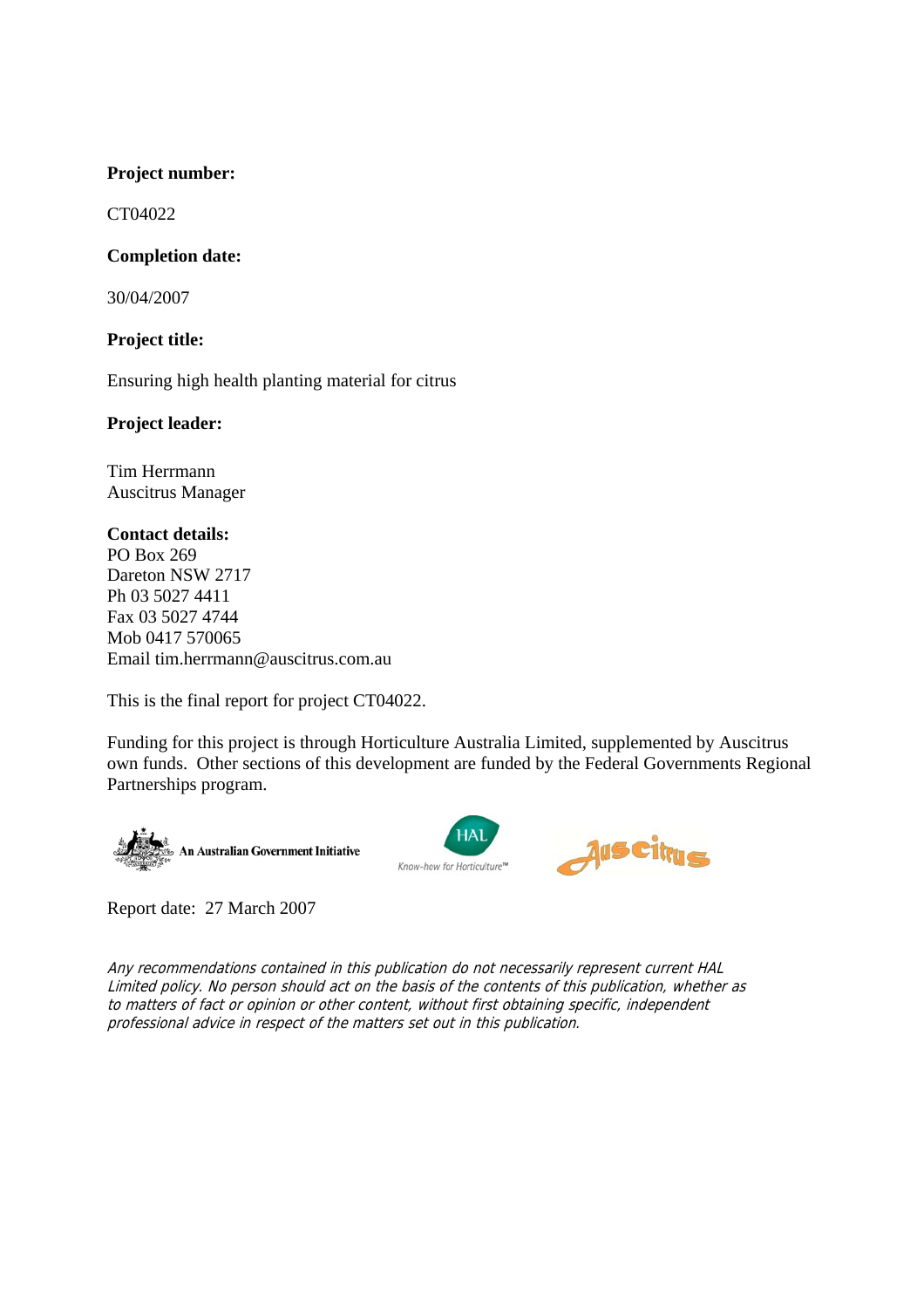## **Contents**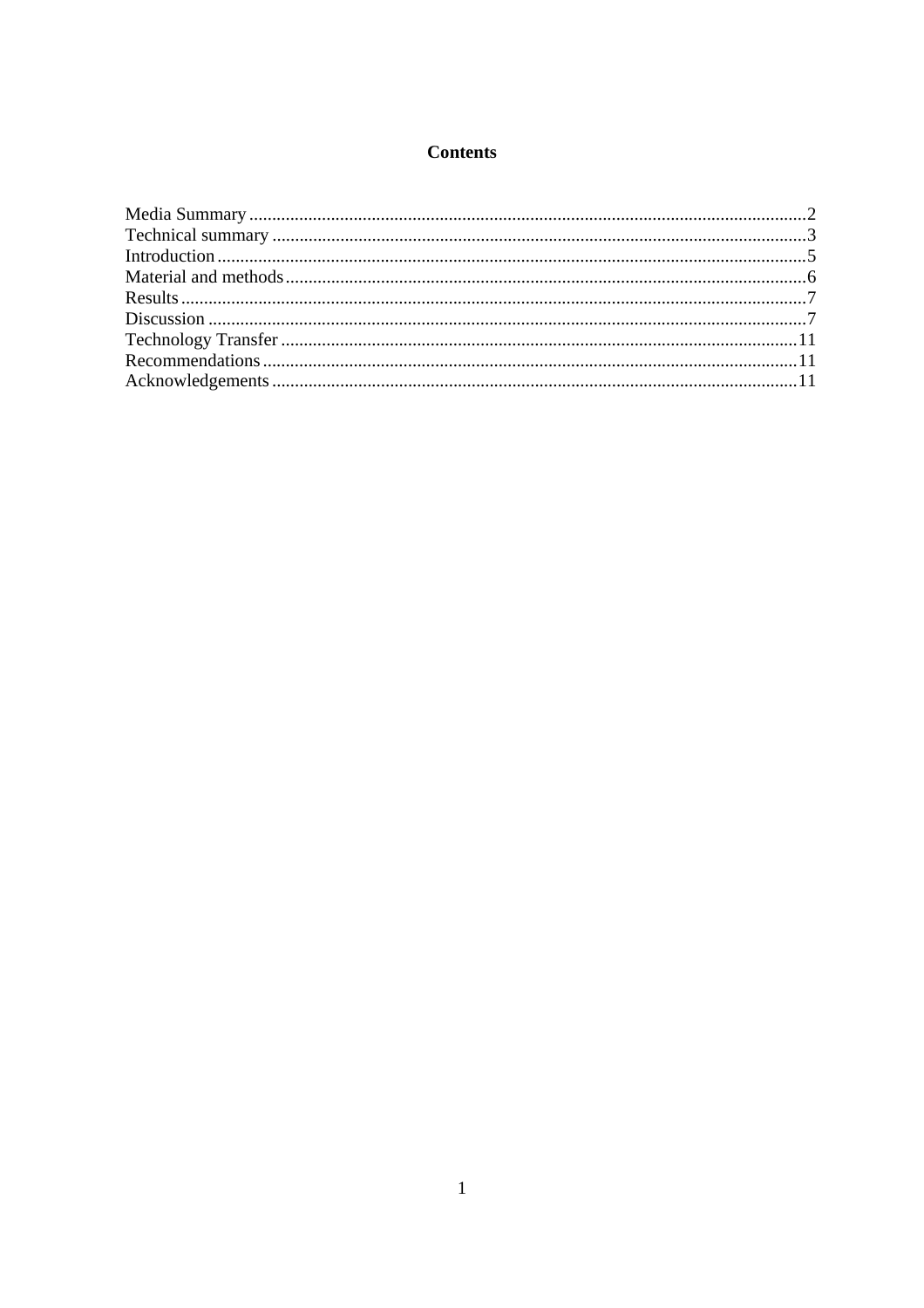## **Media Summary**

The project "CT04022 Ensuring high health planting material for citrus" was designed to assist Auscitrus in the development of essential infrastructure for a new citrus seed and budwood multiplication development in Dareton NSW. Auscitrus provides a significant proportion of the citrus industries propagation material, by supplying citrus seed and budwood that has been tested for disease and assessed for trueness to type. Through the use of this material, the Australian citrus industry can establish and maintain orchards of a high health status, of known performing citrus clones.

Key components of this project included:

- The development of business plans for the new development
- Development of infrastructure essential to the development, including
	- o Electricity supply
	- o Clearing re-growth
	- o Preparing nursery and shedding sites
	- o Fencing
- Soil surveys
- Installation costs associated with establishment of new citrus foundation repository houses

From the basic infrastructure set up through this project, Auscitrus has begun development of a modern facility, designed from the outset for the production of citrus propagules under strict biosecurity and quality regimes. This will eventually solve past issues with under supply of seed/budwood, and will improve efficiencies and allow greater control over operating costs.

As this new development comes on line over the next few years, Australian citrus growers and nurseries will have available a world class resource, and this asset to the industry can be utilised by growers and nurseries in all growing regions across Australia.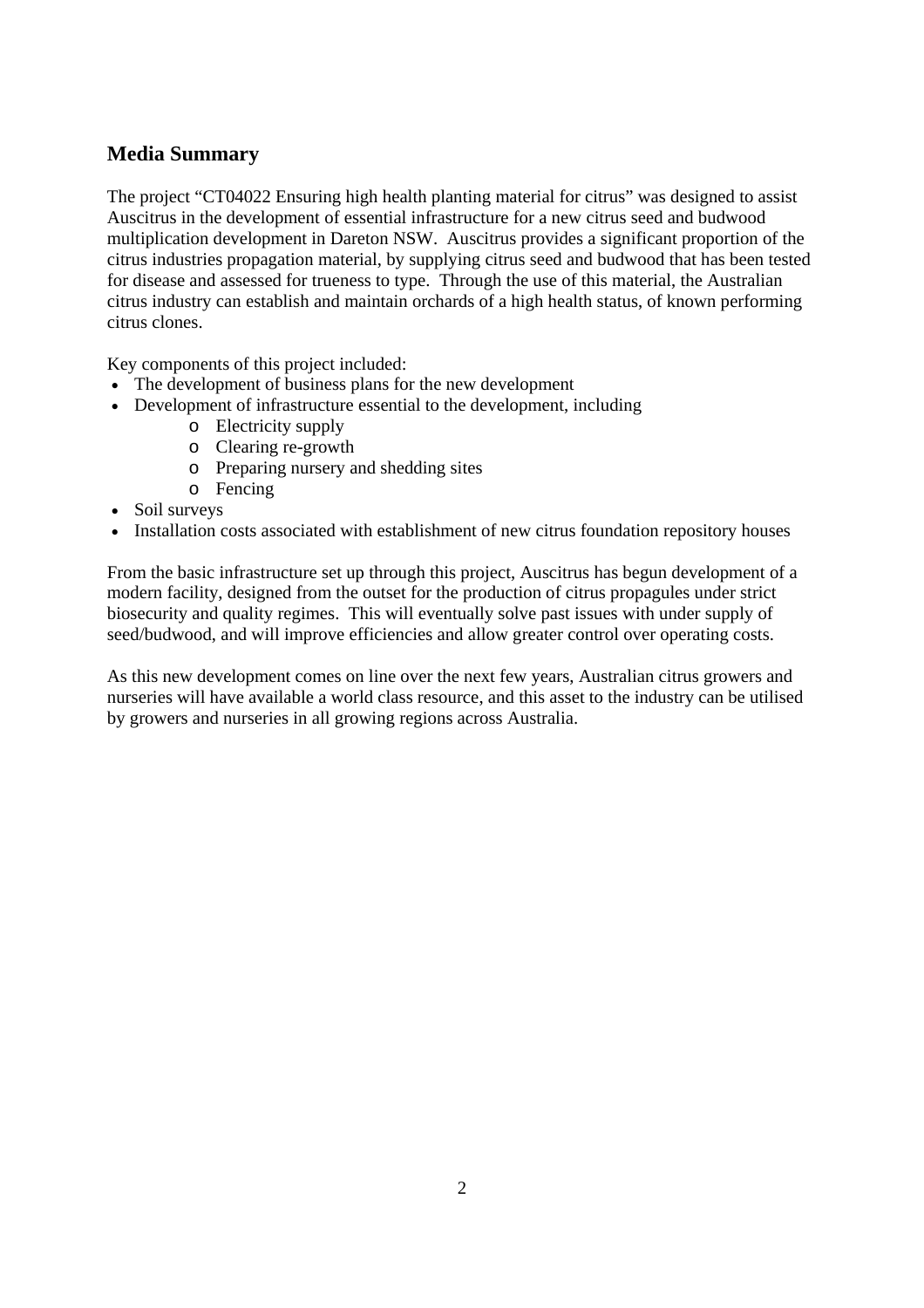### **Technical summary**

The existing Auscitrus plantings are predominantly on the NSW DPI&F research station at Dareton NSW, with some plantings utilised for budwood at Griffith NSW (also NSW DPI&F), and some seed sourced from SACIS (South Australian Citrus Improvement Society) plantings at Monash, SA. Seed has been sourced form NSW DPI&F Research station at Gosford, NSW, but use of this source is currently being phased out.

A decision was made some years ago to work towards purchasing and developing a property wholly owned and operated by Auscitrus, on behalf of the Australian Citrus Industry. This decision was made for a number of reasons, including:

- Lack of control of operational parameters while operating on NSW DPI&F land
- Lack of control of operational costs (especially staffing costs)
- A need to expand plantings to satisfy industry demand for seed and budwood
- Inadequate area in current plantings to plant new, contiguous areas of seed and budwood trees
- Lack of control of biosecurity on existing plantings
- An urgent need to expand the nursery rapid multiplication system
- An urgent need to upgrade the nursery rapid multiplication system to meet NIASA standards
- The requirement for an office facility to house Auscitrus staff now that administration has been relocated to Dareton

A property has been purchased on River Road in Dareton to allow expansion and relocation of Auscitrus operations. The chosen site was previously occupied by CSIRO for horticultural research, and consists of 32 ha in total, of which 11ha are suitable for citrus field production. Non-irrigable land will be utilised for construction of the nursery/shedding/office complex, and to provide a buffer zone around seed and budwood plantings.

This project has focused on assisting Auscitrus with the development of infrastructure, as follows:

Business plan – a business plan was prepared by Scholefield Robinson Horticultural services, which assessed and detailed the likely costs and timelines associated with this development. This business plan was used as the basis for budgeting and project management by Auscitrus management.

Clearing/Preparation of site – local earthmoving contractors were employed to clear remnant vegetation from CSIRO's occupation of the land and native re-growth, to remove an old and derelict fence line, and to clear and level the site for the shedding and nursery buildings.

Provide power and water to the site – a power pole and transformer was installed by Country Energy and connected to the supply running past the property. A variable speed irrigation pump was installed on the river site, which will supply irrigation water to the field and nursery.

Fencing – a 1.6m high ring lock mesh fence was erected around the property, topped with barbed wire to deter human access and rabbit proofed at the base. This fence will restrict access to two gates, both of which will have access controlled to essential staff only to enhance biosecurity.

Foundation greenhouse – The citrus foundation trees are currently housed at the NSW DPI&F EMAI facility at Camden, however the decision was made to shift these trees to the Auscitrus property at Dareton. This project assists in the costs of establishing a new foundation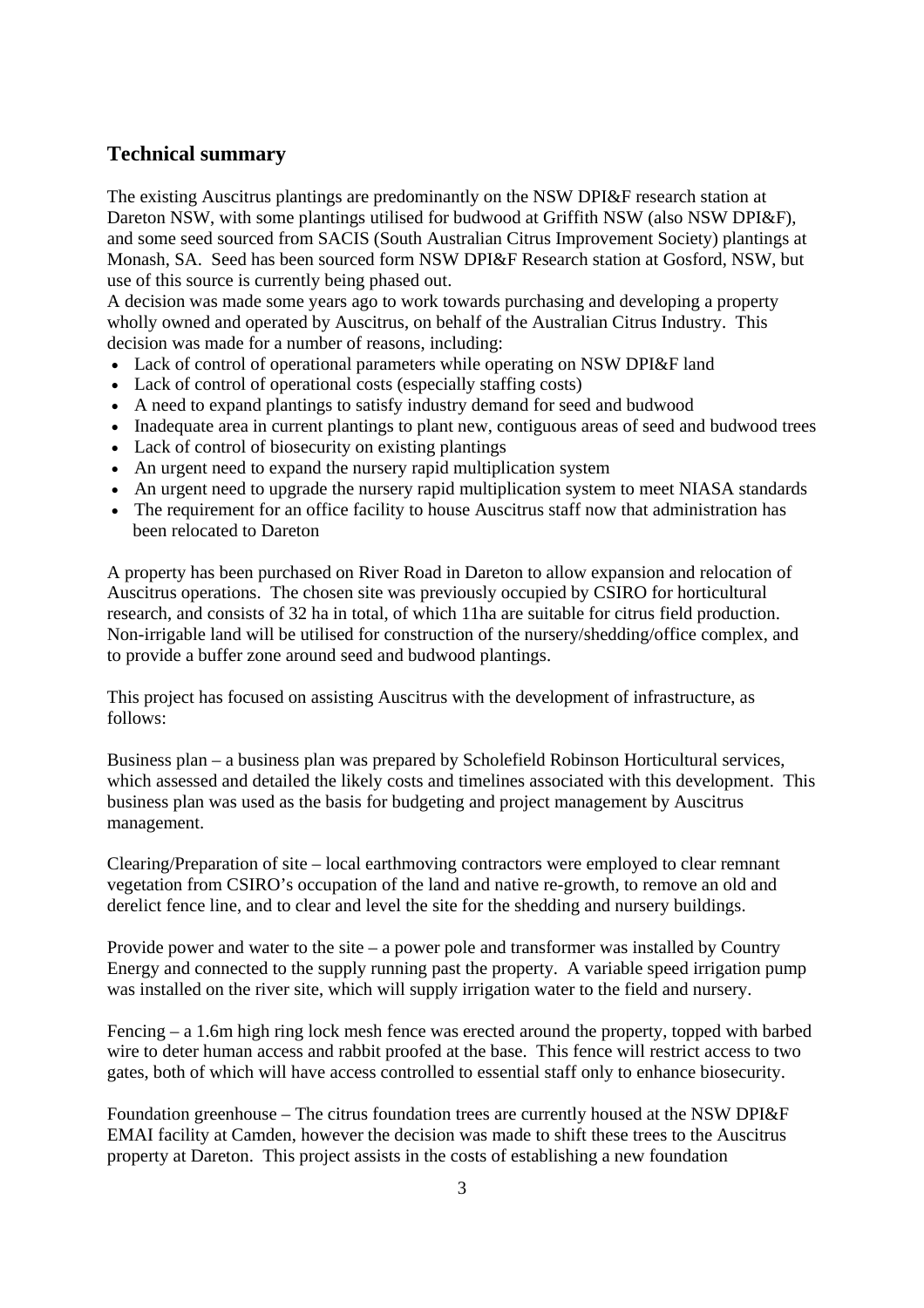screenhouse on the new Auscitrus property. Once established, rootstocks will be grown in insect proof conditions (to preclude aphids, vectors of Citrus Tristeza Virus) and new foundation trees will be established from budwood sent form the existing trees at EMAI.

Soil surveys – soil surveys were carried out by Sunraysia Environmental services, which identified the areas suitable for citrus production, and highlighted areas requiring amelioration with ripping and/or mounding.

 The significant outcome from this project has been the development of essential infrastructure to allow Auscitrus to commence the development of this new facility for the Australian Citrus industry. The development is now progressing rapidly, with shedding and nursery structures complete and land ready for planting. Irrigation pumps are installed and awaiting connection to the main line, and the electricity is connected awaiting completion of internal cabling.

Once complete, this development will provide Australia with a world class facility for seed and budwood production. A high level of biosecurity will be inherent in the design, and improvements in design and layout will permit implementation of improved quality assurance systems.

This will lead into the introduction of a seed and budwood certification system for citrus nurseries, which will ensure growers can source planting material of the best available quality. Further work is required in the future to establish the parameters for the operation of an industry endorsed certification system.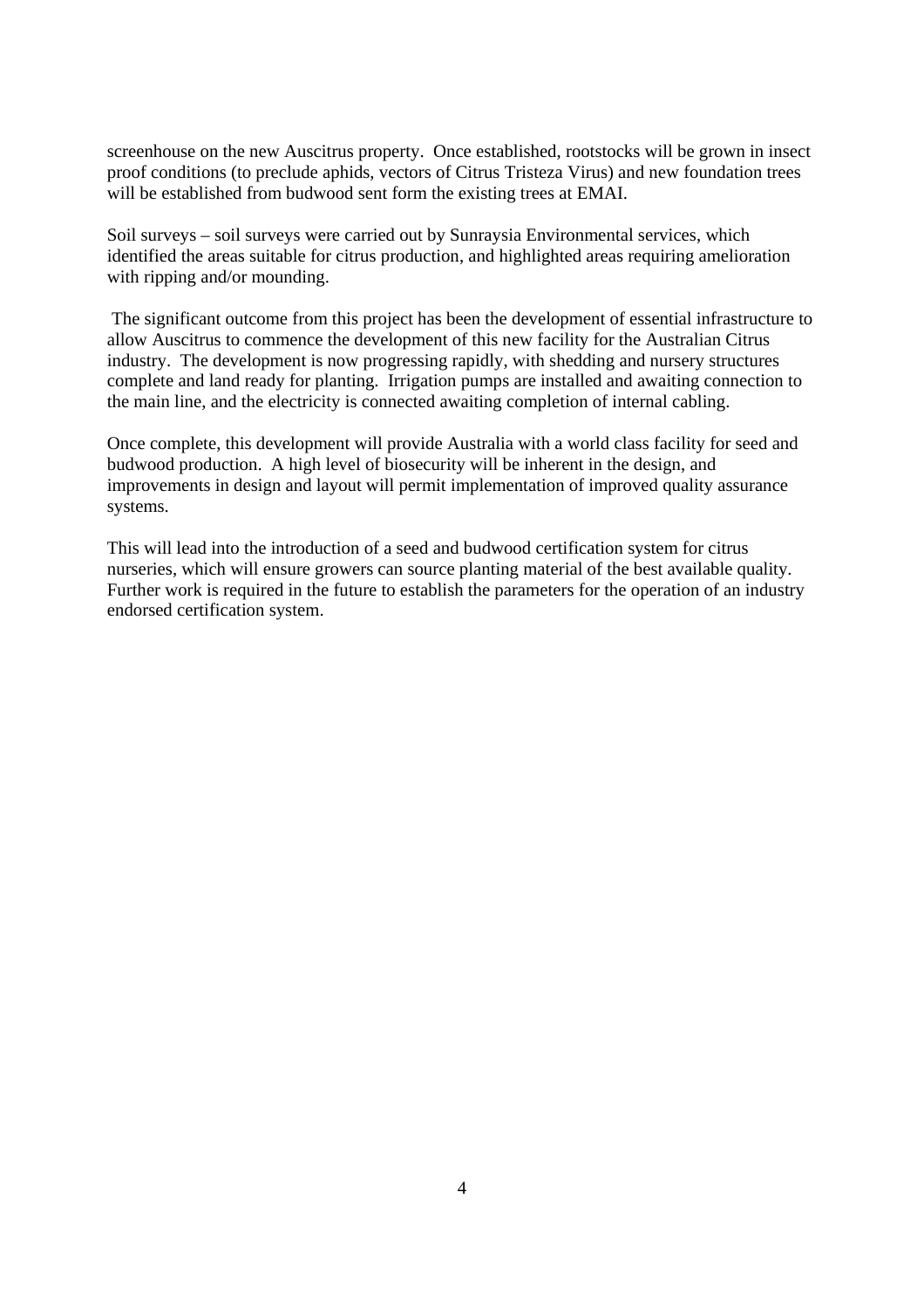#### **Introduction**

The Australian Citrus Propagation Association Incorporated, trading as Auscitrus, has existed in one form or another for many years, with a background dating back to the early 1900's. Its function and purpose has evolved over this time, to the point where it now supplies the majority of citrus seed and budwood (tested for disease and trueness to type) to the Australian citrus industry, and is the primary industry organisation responsible for importation and evaluation of new citrus varieties.

Auscitrus is also responsible for overseeing the maintenance of the citrus foundation repository, a resource belonging to the Australian Citrus industry which holds two trees of each commercial variety in a virus free state in insect proof screenhouses. This facility is currently located at EMAI Camden, NSW.

Auscitrus has close ties with the NSW Department of Primary Industries, and the majority of its seed and budwood source plantings are currently located on the NSW DPI Research Station at Dareton, NSW. While this arrangement has been largely successful in the past, some uncertainties surrounding the long term future of research facilities, along with continued uncontrollable increases in operating costs, has made it necessary to develop a new facility owned and operated by Auscitrus on behalf of the Australian citrus industry. Much of the infrastructure presently used by the scheme, particularly nursery facilities and offices, is in urgent need of expansion and redevelopment. In addition, many plantings of critical commercial varieties are inadequate to supply industry demand and must be expanded. All of these issues can be best resolved by developing a new property, rather than trying to redevelop existing sites.

The final outcome from this development will be a consolidation of Auscitrus current activities at NSW DPI research facilities at Dareton, Griffith, and Gosford, as well as relocation of some functions from EMAI, Camden. In particular, the shifting of the foundation repository currently held at EMAI will allow experienced Auscitrus nursery staff to manage and maintain these trees, in conjunction with other nursery duties in the Auscitrus rapid multiplication nursery. The foundation repository screenhouses currently used at EMAI are too small in area and too low in roof height to allow the repository trees to grow to a suitable size to allow fruiting and trueness to type checks. This new development will see a modern, high roofed structure built to accommodate these trees.

Also key to this new development is the integration with a sound quality assurance scheme, and implementation of strong biosecurity protocols. An inherent problem with operating on a research facility is the lack of control of access to field plantings, a situation which places seed and budwood plantings at risk of contamination by visitors. All facilities in the new development have been designed from the outset with biosecurity as a primary consideration, and the nursery facility has been designed to comply with NIASA nursery accreditation standards.

In summary, this project aims to kick-start the development of this property, which will result in improved supply of propagation material of key citrus varieties, the establishment of a world class, quality assured seed and budwood production facility, and relocation of the citrus foundation repository onto an industry owned and operated facility.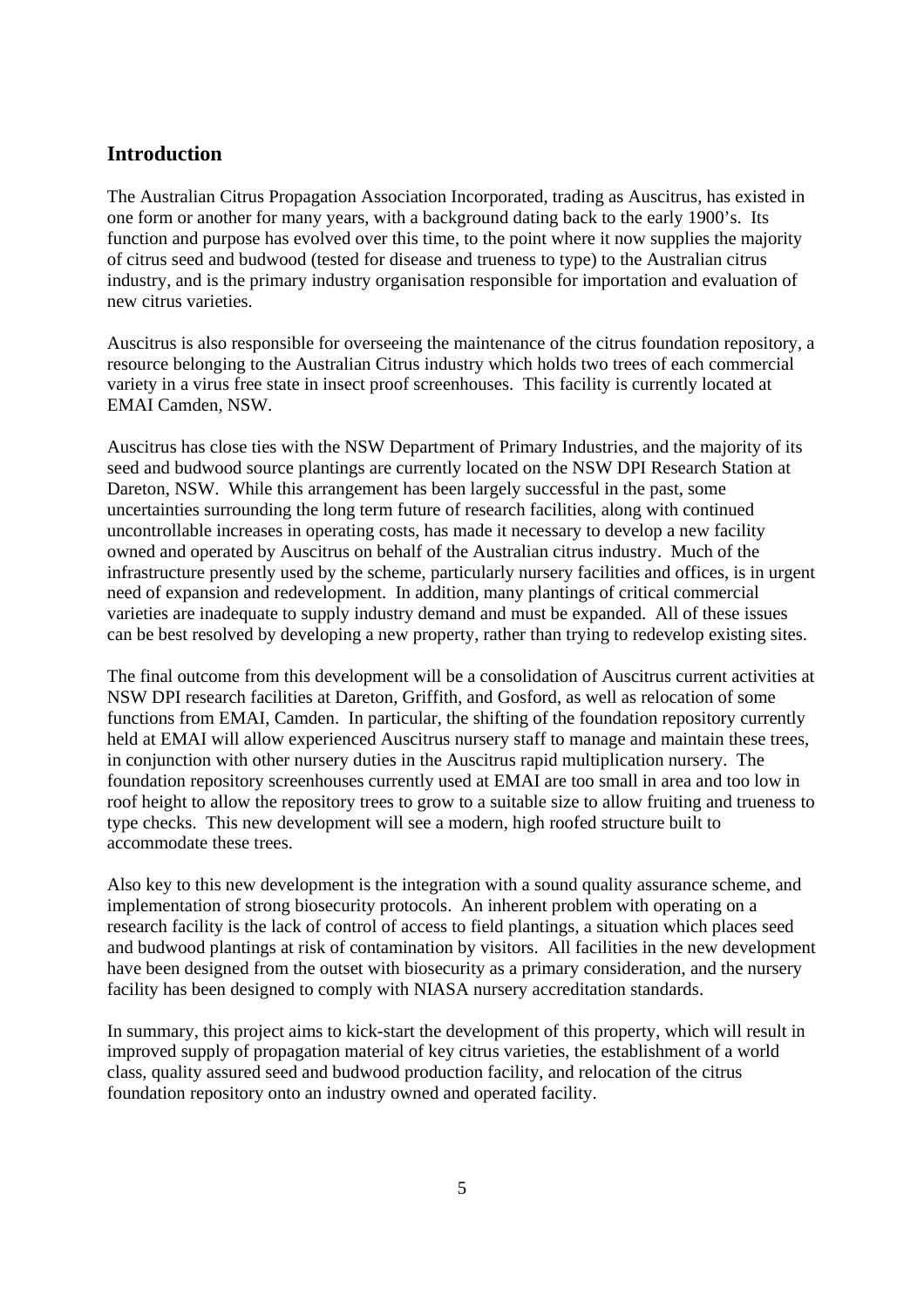## **Material and methods**

Commissioning of business plan – a business plan was prepared by Scholefield Robinson Horticultural Services which detailed the likely costs and timeframes associated with the development of this new property. Industry standard costings were used for many items, and the total likely cost of labour was calculated.

Land clearing – the site selected was Crown Land on River Road, Dareton, and was previously leased by CSIRO for horticultural research. As such, the area to be developed had already been cleared and worked for horticulture, however substantial re-growth of native vegetation had occurred, and some remnants of CSIRO's plantings remained on the property. A contractor was employed to clear this re-growth, clear old fence remnants, and prepare the area for planting and buildings.

Preparation of site – Additional earthworks were required to prepare the nursery and shedding sites. An excavation contractor was employed to level the pads for shedding and nursery structures.

Provide power and water to site – Power lines run past the property, but there was no power supply to the site. A new power pole was erected, with a suitably sized transformer, and this was connected to the power grid. An irrigation pump has been installed on the river to supply water for field and nursery irrigation and seed processing.

Security fencing – a 1.6m high boundary fence topped with barbed wire was installed to preclude rabbits, kangaroos and stock, and to deter human access. Access is restricted to two gates, one for each side of the road (the property is split by River Road into a northern and a southern section). These gates are lockable, and will enable access to the property to be restricted to key personnel only, or to visitors who must first sign in at the office. This fence was installed by a contractor following conventional fencing practices.

Shifting of foundation screenhouse from EMAI to Dareton – an insect proof screenhouse has been designed, constructed, and delivered to the site, and is awaiting installation during calmer conditions in late April/May. This will house new foundation trees.

Soil surveys – soil surveys were conducted on the new property by Sunraysia Environmental using standard soil survey techniques, and a detailed report with accompanying survey maps was provided.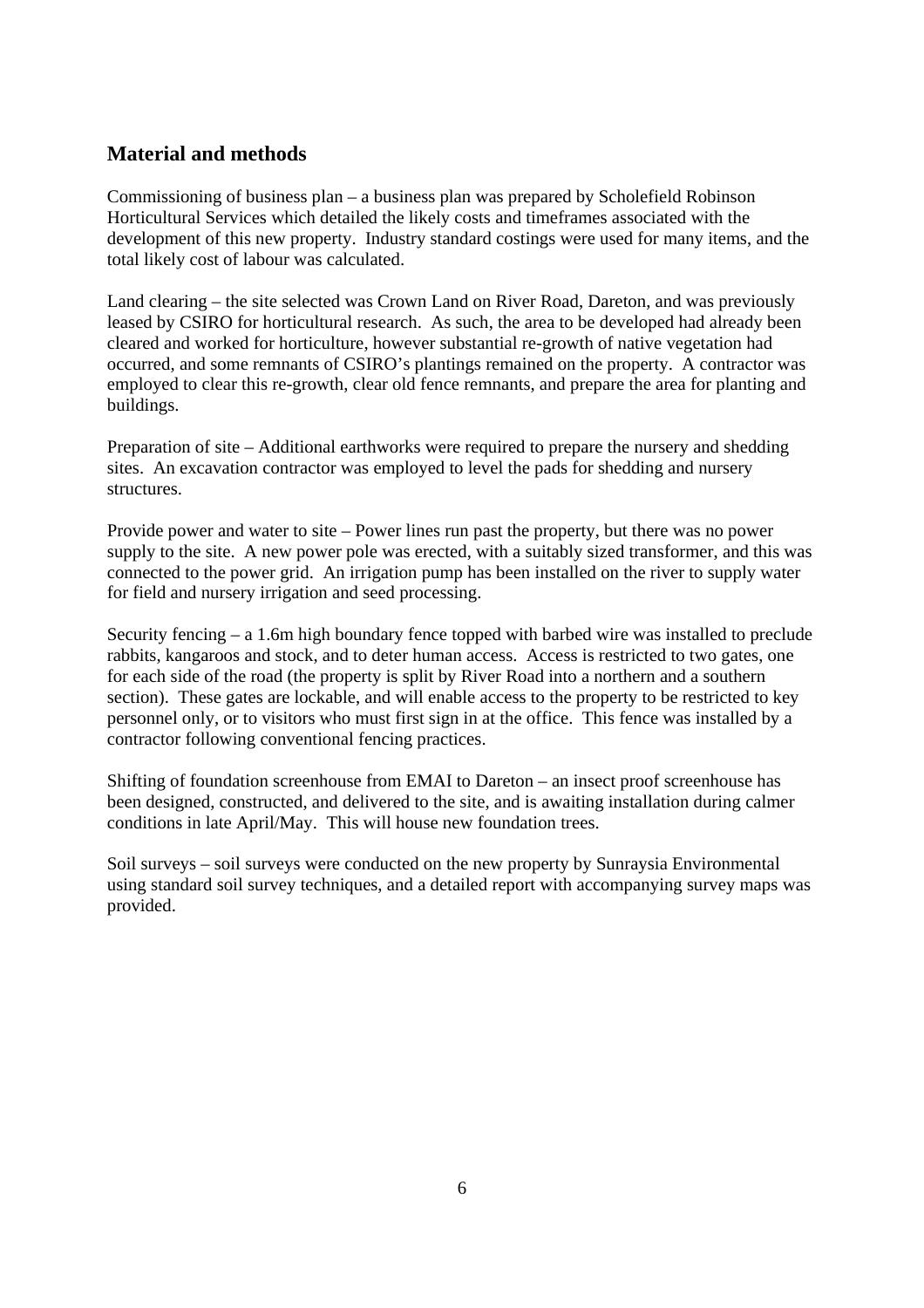## **Results**

All of the tasks listed above have been completed.

## **Discussion**

The development of the new Auscitrus property is progressing well, now that council approvals have been obtained. Delays in obtaining some of the necessary approvals have held up this development for some time, and hence milestone dates for this project had to be moved back. All approvals required are now complete, and work is able to progress as fast as the availability of contractors and equipment will allow.

The soil surveys showed some 11 hectares of soil on this property suitable for citrus production under drip irrigation. Some areas will require shallow ripping to break a natural hard pan, and one area could benefit from mounding to increase the useable area of soil. This area coincided with the area previously farmed by CSIRO, and the purchase of the property conveniently included a combined right to pump and irrigate this area, so additional approvals for irrigation were not required. Separate water allocation licenses have been purchased by Auscitrus, and more will be purchased as the development commences.



Figure 1 soil survey pit

Native vegetation issues were overcome by the fact that the native vegetation on the property is classified as re-growth, and so this was able to be cleared without further approvals. All larger vegetation was cleared by heavy equipment, while remaining small growth was slashed and the area harrowed to remove small bushes and remnants of sticks and stumps. The entire area to be planted is now ready for sowing to a cover crop of cereal rye.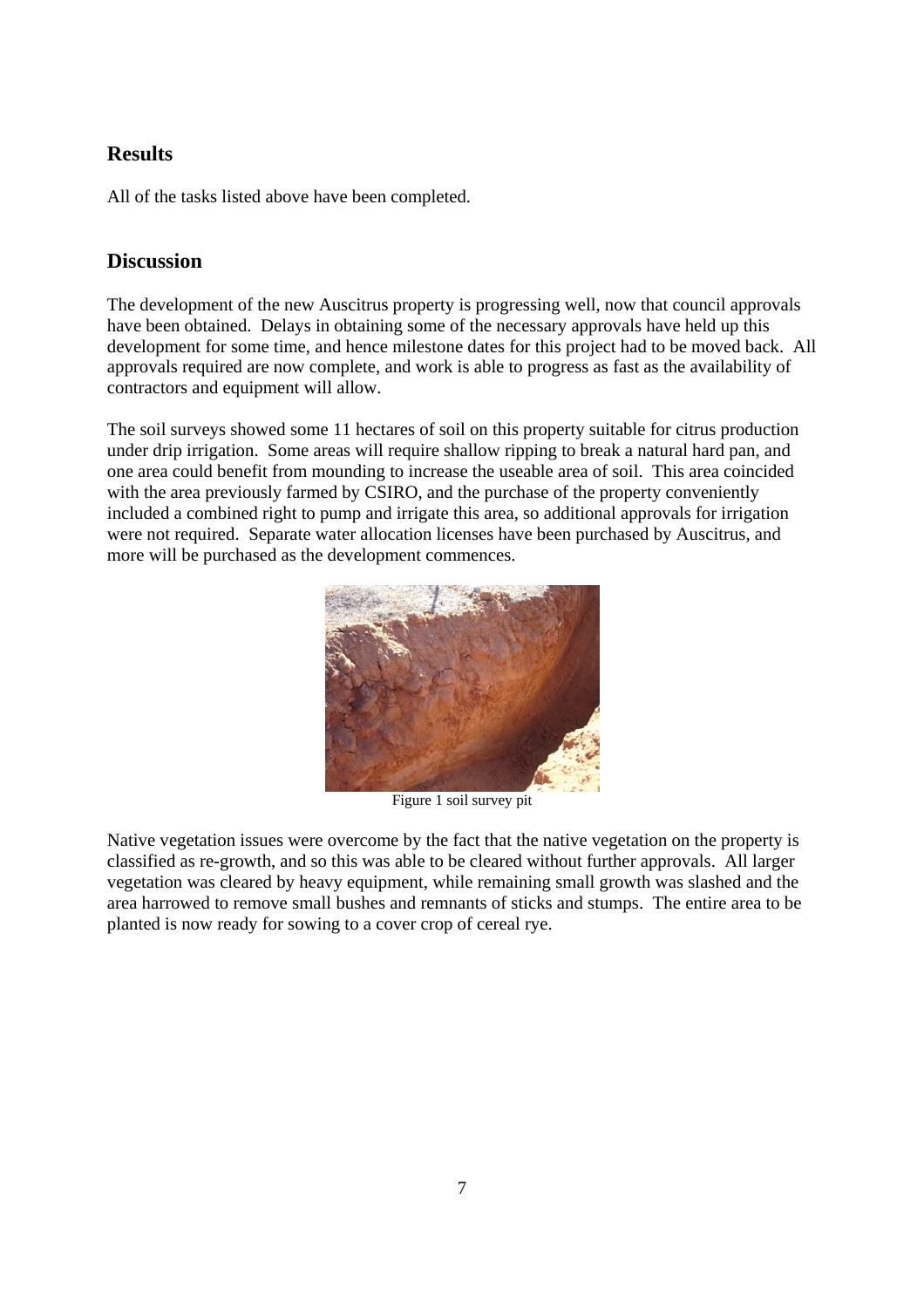The development of the nursery/shedding site was more complicated than expected. This was largely because of the sloping site selected for the nursery complex, which required significant earthworks to provide level sites for sheds, nursery structures, and surrounding work areas. This is now complete, with a very workable site forming the basis of the complex. This site was chosen because it was an area of very poor, shallow soil. Although other sites were flatter, they were generally good citrus growing soil, and it was decided not to waste good soil by placing buildings on it.



Figure 2 nursery site

A new power pole was required on the property to feed the irrigation pump and nursery/shedding complex, along with a new three phase 200kva transformer. This was installed by Country Energy, and is awaiting connection to sheds and irrigation pumps.



Figure 3 Power pole and transformer

A secure fence was erected around the entire perimeter of the property. This fence is 1.6m high and topped with barb wire, and is constructed of a ring-lock mesh with rabbit proof netting at the base. This has formed a very strong boundary fence which will serve to keep out rabbits, kangaroos, and people. As biosecurity is a primary focus of this new development, all access is restricted to one gate on each section of the property. The gate on the northern section will only allow access to key staff for working the budwood orchard and harvesting budwood. An automatic remote controlled gate will be installed in the future to ensure this gate remains closed and locked at all times. The gate on the southern section opens into the nursery/shedding complex, and will open directly onto the office building once it has been built. A further gate and internal fence will restrict all non-essential visitors to the parking area in front of the office, and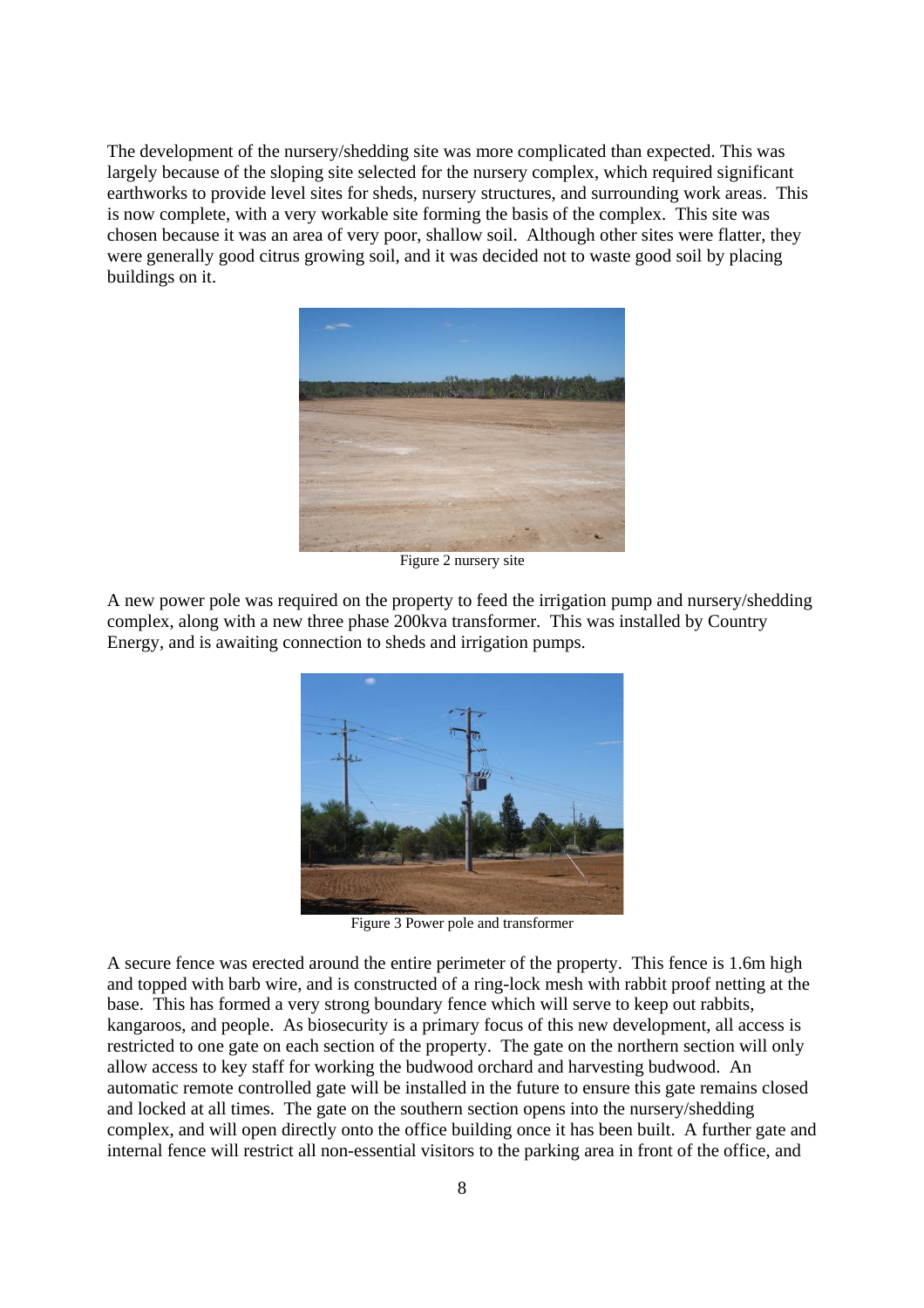all visitors will be required to sign in and be escorted onto the property following Auscitrus biosecurity protocols. An additional internal fence will isolate the nursery complex from other orchard operations, and provide a second layer of security to the foundation repository and other nursery structures. A monitored security system will be installed into all nursery buildings once construction is complete.



Figure 4 Fence surrounding property

The decision was made to construct a new screenhouse at Dareton, and to propagate new foundation trees from the trees at EMAI, rather than to shift the existing trees. This was to minimise the risk involved in transporting disease free trees 1000km across the country, and to allow re-propagation onto a more suitable rootstock. Many of the existing foundation trees are propagated on rough lemon rootstock. This places the trees at considerable risk of death if an infection with *phytophthora* root disease were to occur, and otherwise results in a large and difficult to control tree. Propagation onto *P. trifoliata* rootstock will give strong resistance to *phytophthora*, and will result in a smaller, more manageable tree. A suitable screenhouse has been purchased from Redpath, VIC, which is significantly larger (600 square metres) and taller (4 metres to the gutters) than the existing screenhouse. This will be installed on the new site, rootstocks propagated in this house (hence kept virus free), and these rootstocks will be budded to each of the varieties in the foundation repository as soon as the stocks are ready. Once these new trees have fruited and are proven true to type and disease free, a decision will be made as to the future of the trees in the EMAI screenhouse.



Figure 5 Foundation screenhouse components on site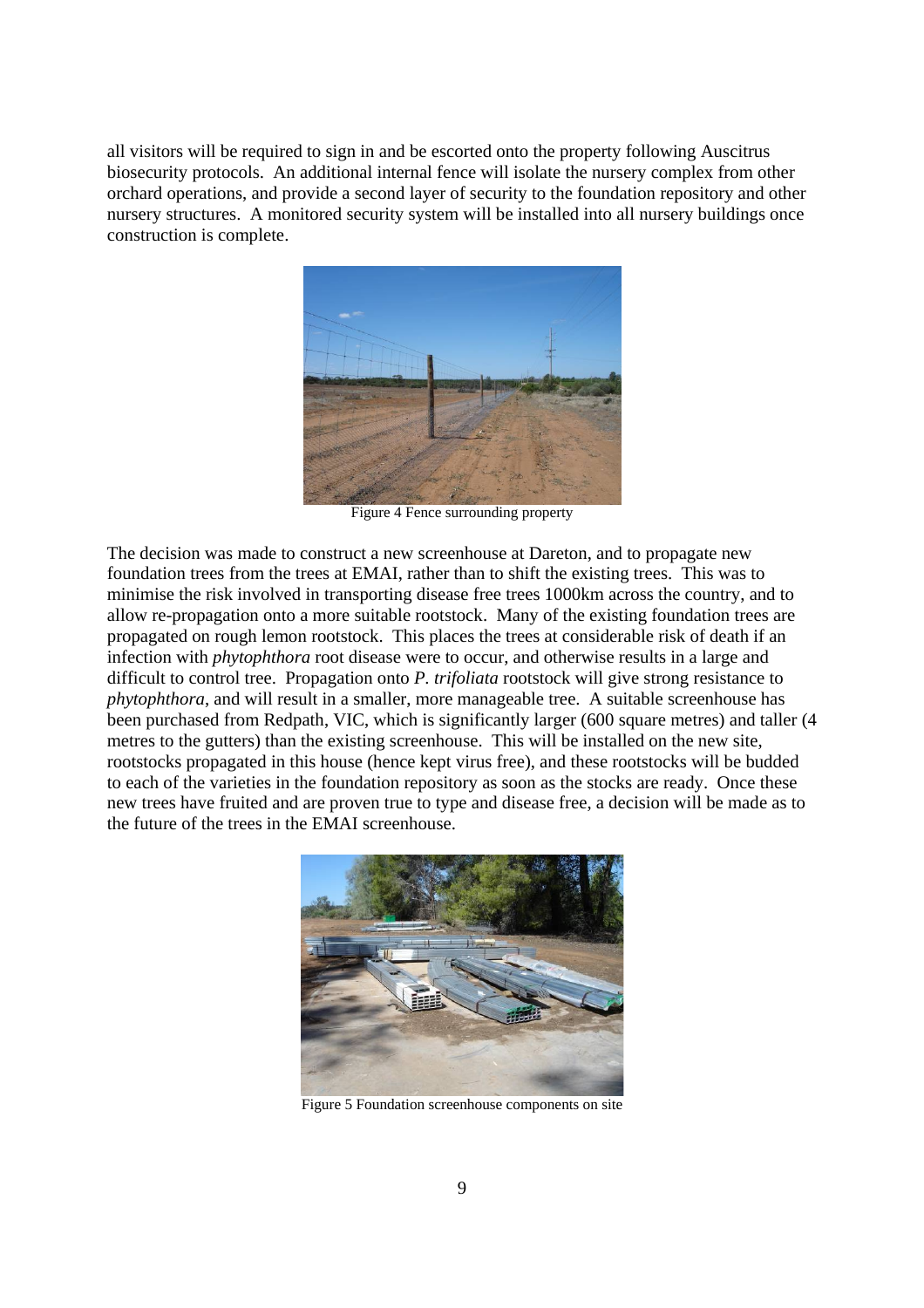In general the development is on time and in budget. Several budget items were under budgeted initially, however funding was able to be reallocated from other items to maintain the overall budget figure within the expected figure. This project has funded the initial works of many of the development processes, however there are significant other funds coming from other funding bodies and Auscitrus's own funds to complete the project.

It is expected that development works will continue for another 2 years, and then another 3-4 years will elapse before significant quantities of seed and budwood are supplied from this property. After this time, the Australian citrus industry should see the benefits of expanded plantings of seed and budwood trees, and will be benefiting from the improved standards of operation and efficiencies resulting from having an industry owned and operated seed and budwood production facility. More immediate results will be seen in the increase in supply of budwood from nursery rapid multiplication, and in the knowledge that the citrus foundation repository trees are safely maintained in industry hands on an industry owned property. The nursery will be NIASA accredited as soon as it is operational, and a modern drip irrigation and advanced fertigation system will be in place for rapid growth of seed and budwood trees.